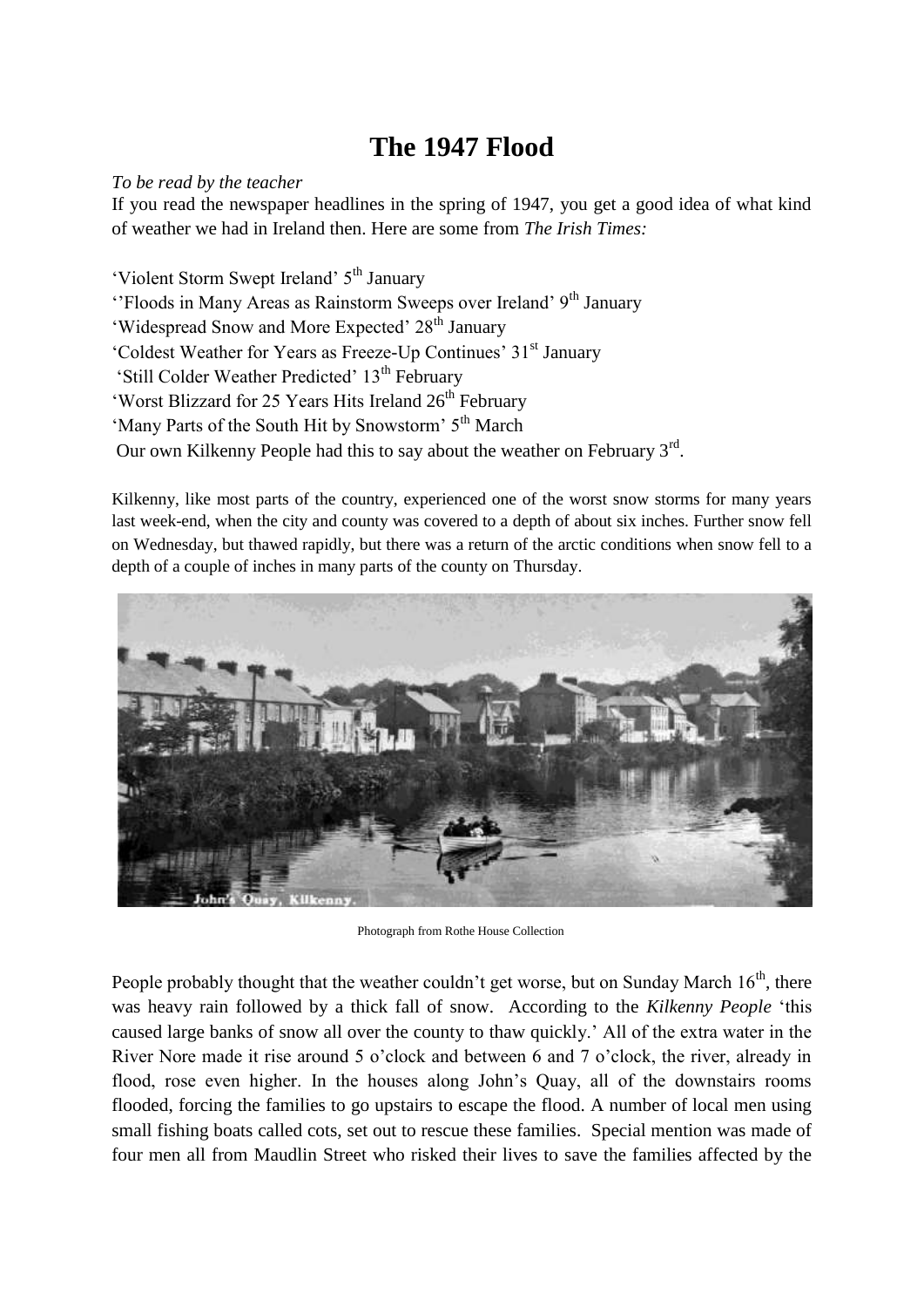flood. They were Kevin and Michael Shortall (brothers) Pearse Clooney, and Michael McGuinness. This is how the reporter in the *Kilkenny People* saw what happened:

The river was like a rushing tornado of whirling waters. Boats were tossed about like corks on the

mighty currents. I saw and marvelled at the work which the men in the two small cots were doing. Quickly, they went back and forth taking the people out of the houses to safety. It was indeed a dangerous task and I have the greatest admiration for the four young life-savers who dared the awful current of water surrounding the houses. It took several hours to save all of the families and as soon as the last person was safe, the boatmen set off up Michael Street on their way to Green St. to offer their services. The flood was so bad at



Traditional River Nore Cot - Photograph by kind permission of Joe Dunphy

Green's Bridge that only one boat could get into Green St. and here again the boatmen did wonderful work.

The water was so high in Green Street, that one family had to be rescued through the roof! Strong currents on the river made the rescue operation very difficult. At one point, Kevin Shorthall and Michael McGuinness were rescuing families and were 'catapulted' out of their boats into the river by the strong current. Luckily, both were rescued and brought to a



Fr. O'Rourke

nearby home to dry off and get some hot food and drink. A 'pleasure boat' belonging to Mr John Duggan was taken over for the rescue mission and manned by three men, John Grace, from Dean Street, Barney Kelly and Mr Fitzpatrick from Butts Green. These men set out to rescue the families in Dean St, Irishtown, Blackmill St, and Abbey St. Many local Catholic priests, such as Monsignor Dean Cavanagh comforted the families who were being rescued. Fr J O'Rourke from St Canice's Church, said the rosary and the people who were gathered around joined in.

A footbridge which crossed the River Nore at Talbot's Inch was swept away by the raging river and never replaced.

The Breagagh River, which flows into the Nore, overflowed into the houses of Irishtown, Dean St, Abbey St and Blackmill St. Inside the Black Abbey the water rose 4.5 metres and the seats and wooden confession boxes floated around in the floodwater.



Photograph from Rothe House Collection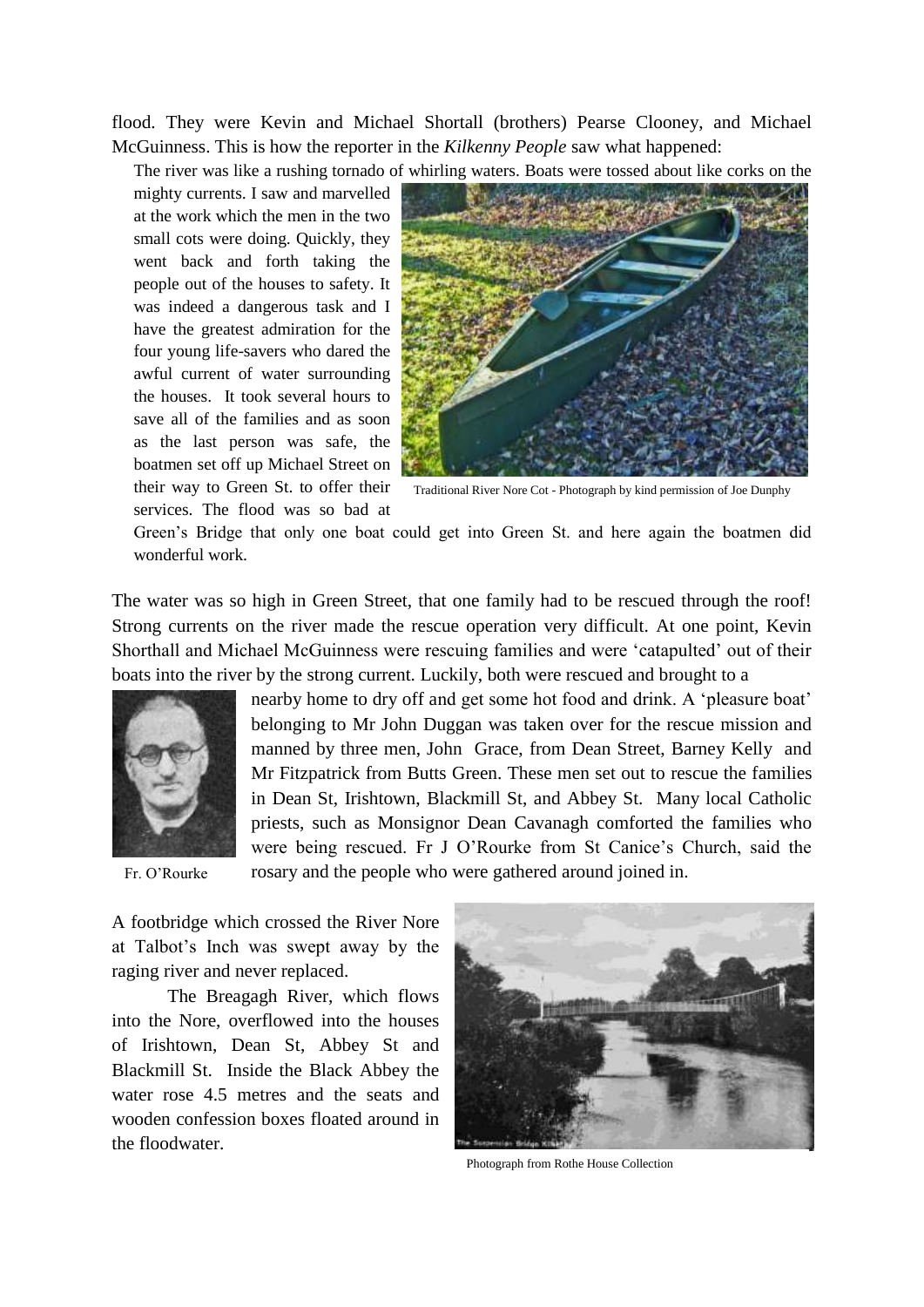Many homes and businesses were utterly destroyed by the flood. In many cases there was no time to take special belongings. After World War II there was a shortage of certain goods and every home was given a ration book which showed how much tea, sugar, meat, butter, etc, that the family was allowed to buy.<sup>1</sup> People needed these books to do their shopping, so when they were swept away in the storm, it was very distressing for the family.

The casks or barrels belonging to Smithwicks brewery were swept away in the flood and the brewery put an ad in the paper asking people to return any casks that they find. In John St., pieces of timber and furniture floated around in the flood and crashed into the shop windows of Mr Fitzmaurice's Café and Clohessey's grocery shop. Neighbours and friends

not only helped in rescuing people but also valuable goods that were in shops. Patrick Cleere, who owned a grocer wholesale business in Vicar St, put an advertisement in the paper thanking the people who helped save his goods during the flood.

1



Photograph from Rothe House Collection

All in all, about 191 houses were affected by the flood. Many families who had to leave their homes were brought to the army barracks or the Central Hospital, which was the old workhouse, situated near McDonagh Junction Shopping Centre. A special fund was started up to help families who had lost everything in the flood. The Catholic Bishop, Dr Collier, gave £100 and asked people to give as generously as they could. For a few weeks after the flood, lists of names of people who gave money to this fund appeared in *The Kilkenny People.*

The 1947 flood has been described as 'the worst flood in living memory.' There are people alive today who remember it. It would be very interesting to talk to them to find out their own personal memory of the flood. Why not find out if there is anyone you could ask about it and record their story?

<sup>&</sup>lt;sup>1</sup> For rationing, see: [www.woodlands-junior.kent.sch.uk/Homework/war/rationing](http://www.woodlands-junior.kent.sch.uk/Homework/war/rationing)